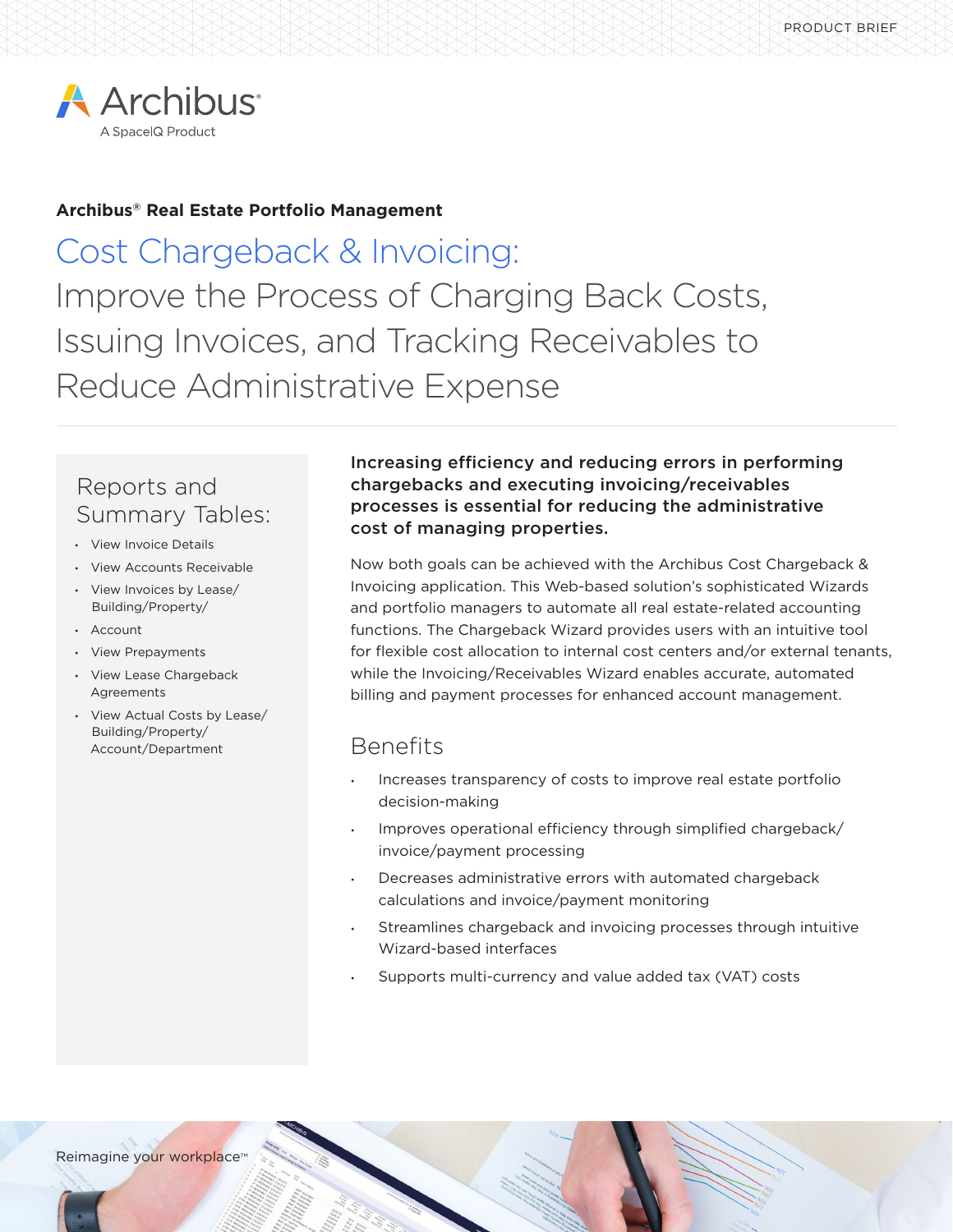| A                   |                                                                                                                   | <b>Invoice Cost Wizard</b>                  |                                      |                    |                                                |                                       |                                                         |                                            |                                                    |                                             |                                               |                                                    | OAMC 0 % ①            |  |                 |  |  |
|---------------------|-------------------------------------------------------------------------------------------------------------------|---------------------------------------------|--------------------------------------|--------------------|------------------------------------------------|---------------------------------------|---------------------------------------------------------|--------------------------------------------|----------------------------------------------------|---------------------------------------------|-----------------------------------------------|----------------------------------------------------|-----------------------|--|-----------------|--|--|
| €                   | <b>Filter</b>                                                                                                     | Show Clear                                  |                                      |                    |                                                |                                       |                                                         |                                            |                                                    |                                             |                                               |                                                    |                       |  |                 |  |  |
| م<br>☆<br>$\rm{Rn}$ | Show Costs And Invoices Associated With <sup>10</sup> Leases<br><b>Buildings</b><br><b>Properties</b><br>Accounts |                                             |                                      |                    |                                                |                                       | Leases Associated With & Buildings<br><b>Properties</b> |                                            |                                                    |                                             |                                               | CAM Charges - display option CAM and NON-CAM Costs |                       |  |                 |  |  |
|                     | <b>Assign Costs</b>                                                                                               | <b>Issue</b>                                | Manage                               | <b>View Closed</b> |                                                |                                       |                                                         |                                            |                                                    |                                             |                                               |                                                    |                       |  |                 |  |  |
| 医                   |                                                                                                                   | Select unissued costs to assign to invoices |                                      | Auto-Assign        |                                                | Assign Costs to New Invoice           | Assign Costs to Existing Invoice XLS                    |                                            |                                                    |                                             |                                               |                                                    |                       |  |                 |  |  |
| 圝                   |                                                                                                                   |                                             |                                      |                    |                                                |                                       |                                                         |                                            |                                                    |                                             |                                               |                                                    |                       |  |                 |  |  |
| 目                   | $\qquad \qquad \qquad \qquad \qquad \qquad \qquad$                                                                | Cost Code <sup><math>\hat{=}</math></sup>   | Cost<br><b>Status</b><br>$\triangle$ | Date<br>Due        | Date<br>Paid $\hat{=}$<br><b>Cost Category</b> |                                       | Amount Income<br>Base (Payment) $\doteq$                | Amount Income<br>VAT (Payment) $\doteqdot$ | Amount Income<br>Total (Payment) $\Leftrightarrow$ | <b>Amount Expense -</b><br>Base (Payment) # | Amount Expense -<br>VAT (Payment) $\doteqdot$ | Amount Expense -<br>Total (Payment) $\doteqdot$    | Currency<br>(Payment) |  | VAT Country = 0 |  |  |
| ₽                   |                                                                                                                   |                                             | $\pmb{\mathrm{v}}$                   |                    |                                                |                                       |                                                         |                                            |                                                    |                                             |                                               |                                                    |                       |  |                 |  |  |
| ø                   | 0                                                                                                                 |                                             | 23 RECEIVABLE                        | 1/23/2015          |                                                | <b>RENT - BASE RENT</b>               | \$2,000.00                                              | \$0.00                                     | \$2,000.00                                         | \$0.00                                      | \$0.00                                        | \$0.00                                             | <b>USD</b>            |  | <b>USA</b>      |  |  |
| $\ddot{\circ}$      | 8                                                                                                                 | 24                                          | <b>RECEIVABLE</b>                    | 2/22/2015          |                                                | <b>RENT - BASE RENT</b>               | \$2,000.00                                              | \$0.00                                     | \$2,000.00                                         | \$0.00                                      | \$0.00                                        | \$0.00                                             | <b>USD</b>            |  | USA.            |  |  |
| $\circ$             | $\qquad \qquad \Box$                                                                                              | 25                                          | RECEIVABLE                           | 3/25/2015          |                                                | <b>RENT - BASE RENT</b>               | \$2,000.00                                              | \$0.00                                     | \$2,000.00                                         | \$0.00                                      | \$0.00                                        | \$0.00                                             | <b>USD</b>            |  | <b>USA</b>      |  |  |
| ;                   | $\qquad \qquad \Box$                                                                                              | 26                                          | <b>RECEIVABLE</b>                    | 4/25/2015          |                                                | <b>RENT - BASE RENT</b>               | \$2,000.00                                              | \$0.00                                     | \$2,000.00                                         | \$0.00                                      | \$0.00                                        | \$0.00                                             | <b>USD</b>            |  | <b>USA</b>      |  |  |
|                     | $\qquad \qquad \Box$                                                                                              | 27                                          | RECEIVABLE                           | 5/25/2015          |                                                | <b>RENT - BASE RENT</b>               | \$2,000.00                                              | \$0.00                                     | \$2,000.00                                         | \$0.00                                      | \$0.00                                        | \$0.00                                             | <b>USD</b>            |  | <b>USA</b>      |  |  |
|                     | $\qquad \qquad \Box$                                                                                              | 28                                          | <b>RECEIVABLE</b>                    | 6/25/2015          |                                                | <b>RENT - BASE RENT</b>               | \$2,000.00                                              | \$0.00                                     | \$2,000.00                                         | \$0.00                                      | \$0.00                                        | \$0.00                                             | <b>USD</b>            |  | <b>USA</b>      |  |  |
|                     |                                                                                                                   | 29                                          | <b>RECEIVABLE</b>                    | 7/25/2015          |                                                | <b>RENT - BASE RENT</b>               | \$2,000.00                                              | \$0.00                                     | \$2,000.00                                         | \$0.00                                      | \$0.00                                        | \$0.00                                             | <b>USD</b>            |  | <b>USA</b>      |  |  |
|                     | $\qquad \qquad \qquad \qquad \qquad \qquad \qquad \qquad \qquad$                                                  | 30                                          | <b>RECEIVABLE</b>                    | 1/23/2014          |                                                | <b>BUILDING - MAINTENANCE - OTHER</b> | \$500.00                                                | \$0.00                                     | \$500.00                                           | \$0.00                                      | \$0.00                                        | \$0.00                                             | <b>USD</b>            |  | <b>USA</b>      |  |  |
|                     | 8                                                                                                                 | 32                                          | <b>RECEIVABLE</b>                    | 10/23/2013         |                                                | UTILITY - ELECTRIC                    | \$1,500,00                                              | \$0.00                                     | \$1,500.00                                         | \$0.00                                      | \$0.00                                        | \$0.00                                             | <b>USD</b>            |  | <b>USA</b>      |  |  |
|                     | $\qquad \qquad \qquad \qquad \qquad \qquad \qquad \qquad \qquad$                                                  | 21780                                       | <b>RECEIVABLE</b>                    | 4/19/2015          |                                                | <b>RENT - BASE RENT</b>               | \$2,500,00                                              | \$0.00                                     | \$2,500.00                                         | \$0.00                                      | \$0.00                                        | \$0,00                                             | <b>USD</b>            |  | <b>USA</b>      |  |  |
|                     | ₿                                                                                                                 | 21781                                       | <b>RECEIVABLE</b>                    | 5/20/2015          |                                                | <b>RENT - BASE RENT</b>               | \$2,500,00                                              | \$0.00                                     | \$2,500.00                                         | \$0.00                                      | \$0.00                                        | \$0.00                                             | <b>USD</b>            |  | USA.            |  |  |
|                     | $\qquad \qquad \Box$                                                                                              | 21782                                       | RECEIVABLE                           | 6/20/2015          |                                                | <b>RENT - BASE RENT</b>               | \$2,500.00                                              | \$0.00                                     | \$2,500.00                                         | \$0.00                                      | \$0.00                                        | \$0.00                                             | <b>USD</b>            |  | <b>USA</b>      |  |  |
| $\rightarrow$       |                                                                                                                   |                                             |                                      |                    |                                                |                                       |                                                         |                                            |                                                    |                                             |                                               |                                                    |                       |  |                 |  |  |

View details for any invoice in one location that includes due dates, terms, contacts, associated costs, payments, and more.

## Solutions

#### Increase Cost Transparency

Cost Chargeback & Invoicing provides increased transparency into the cost process to improve portfolio decision-making. Managers can easily access consolidated reports on payment status, actual costs, and accounts receivables, with drilldown capabilities to specific invoices. Every authorized function or individual in your organization (or your service provider's) can look-up required information on invoices and payments and generate the associated reports.

- Improve the quality of decisions through visibility into the cost process and payments received from tenants
- Record and track changes to costs and payments
- continuously to avoid processing bottlenecks and to maintain an accurate, "real time" representation of your occupancy cost structure
- Maintain effective oversight and accountability from outsourced service providers through the centralized data store and reporting features

### Decrease Chargeback and Invoicing Errors

Chargeback and invoicing mistakes are inevitable in manual systems. They are also highly preventable by using applications that automate and streamline those processes. Cost Chargeback & Invoicing offers a combination of capabilities that let users avoid accounting oversights before they impact efficiency and cash flows. The application provides a full range of safeguards to reduce human error, and the wasted time needed to correct it, so organizations can concentrate on more productive measures that aid in tracking and managing occupancy costs.

- Identify chargeback errors because of a poorly defined portfolio hierarchy
- Avoid issuing chargebacks calculated from mistaken departmental space allocation
- Employ flexible, user-defined chargeback rules to correctly determine roll-up costs, prorating, and more
- Apply lease chargeback agreement definitions for greater invoicing precision
- Define and track prepayments and overpayments for future invoice allocation to avoid accounting disputes